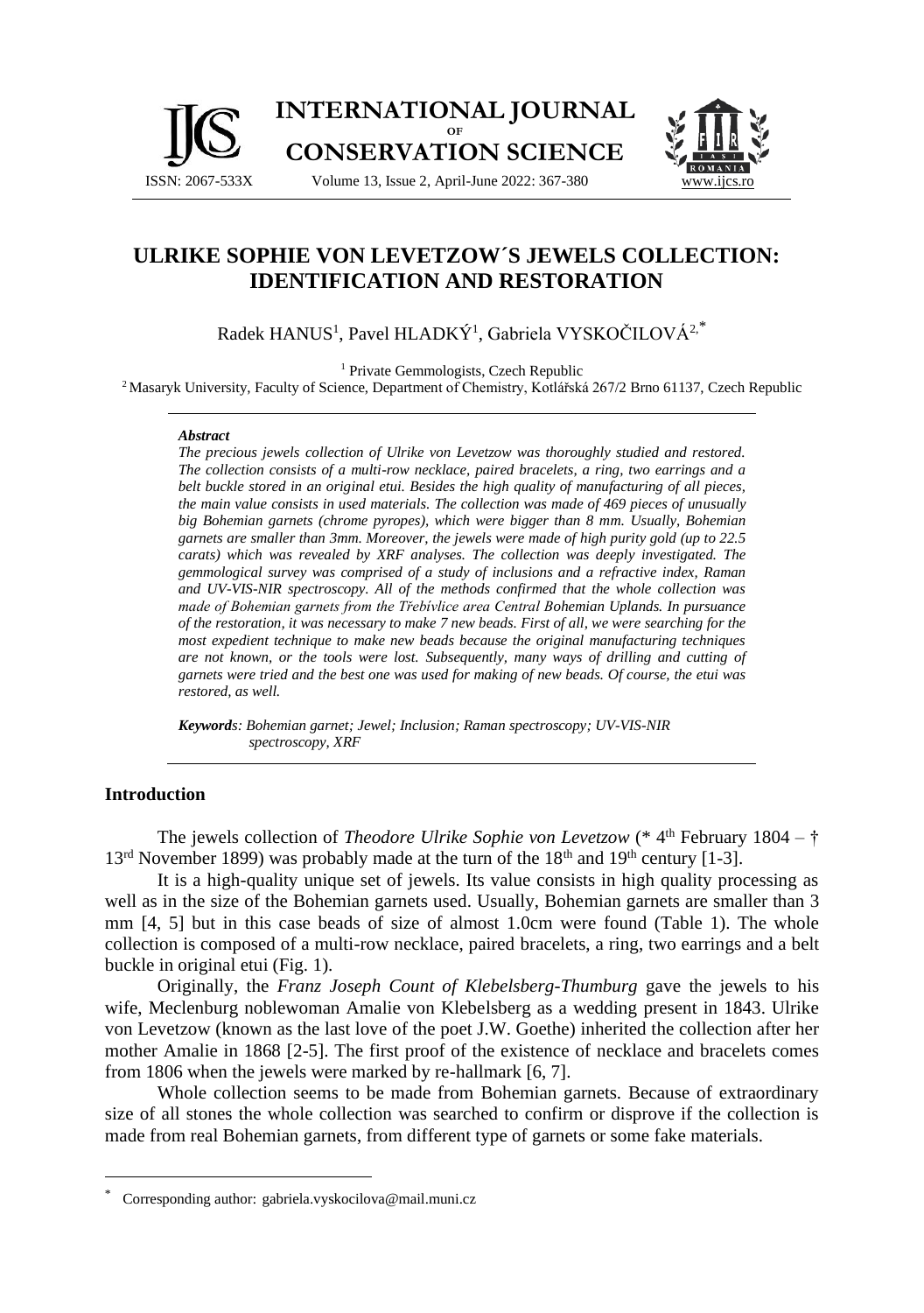

**Fig. 1.** Complete jewels collection of Theodore Ulrike Sophie von Levetzow (Necklace, two bracelets, ring, belt buckle and two rings) in the original etui after the restoration (photo P. Škácha)

Bohemian garnets were often imitated by many other materials of similar colour, mainly with glass and other types of garnets (e.g. pyrope, almandine) or with synthetic materials (e.g. synthetic cubic zirconia  $ZrO_2$ , corundum  $Al_2O_3$ , spinel  $MgAl_2O_4$ ). These materials were used because the original Bohemian garnet are quite small (generally under 5 mm) while the other granates can have bigger size. Next reason of counterfeitening is price. Bohemian garnets are still quite expensive (mainly the bigger ones) while other materials are cheaper [8, 9].

Bohemian garnets just as other geological materials have many specific properties, e.g., refractive index, birefringence, optical properties, reaction under absorption Hanneman ruby filter and Chelsea filter, UV luminescence or size of the raw grains. All these basic parameters or methods are usefull for identification of Bohemian garnets. Except of material identification, it is possible to determine the specific place of origin based on the inclusion study [8, 10].

Of course, chemical composition is determinable but destructive methods are used so it is not useful or practicable in conservation of jewels. Moreover, the chemical composition of Bohemian garnets is very similar and it is not possible to determine the geological origin of the garnets only based on the chemical composition [8].

The group of garnets contains almost 30 types of minerals and their general formula is  ${}^{[8]}X^{2+}{}_{3}{}^{[6]}Y^{3+}{}_{2}({}^{[4]}ZO_4)$  The most frequent garnets are pyropes  $(Mg_3Al_2(SiO_4)_3)$  or almandines  $(F \cdot B \cdot A)_{2}(SiO_{4})_{3}$ ). In case of pyrope, part of the Mg<sup>2+</sup> ions can be replaced by Fe<sup>2+</sup> and Ca<sup>2+</sup> and part of the  $Al^{3+}$  can be replaced by  $Cr^{3+}$ . The chromium causes the typical bloody red colour of Bohemian garnets. In case of almandine, the red colour is caused by  $Fe<sup>3+</sup>$ . Almandine was used very often for making of the jewels and can be misdiagnosed as Bohemian garnets [5].

Pyropes containing chromium are signed as chromium pyropes (Cr-pyropes) and they occure only in a few localities in Czech Republic, Unated States (Arizona), Tanzania and Russia (Yakutsk) [11]. In the Czech Republic, the Bohemian garnets used as gemstones occure only in the three regions – Central Bohemian Upland (in the surrounding of the Třebívlice village), Bohemian Paradise and Giant Mountains foothill (around Vestřev village) and last deposite is around the town Kolín [4, 10].

The Bohemian garnets are considered as national gemstones and they have been widely used in goldsmithery. Nowadays, the stones bigger than 5 mm are considered as rare and the stones bigger than 6mm are extremely rare and expensive. Because of their rareness and price, they are often replaced with similarly coloured Cr-pyropes (mainly from Tanzania and Russia),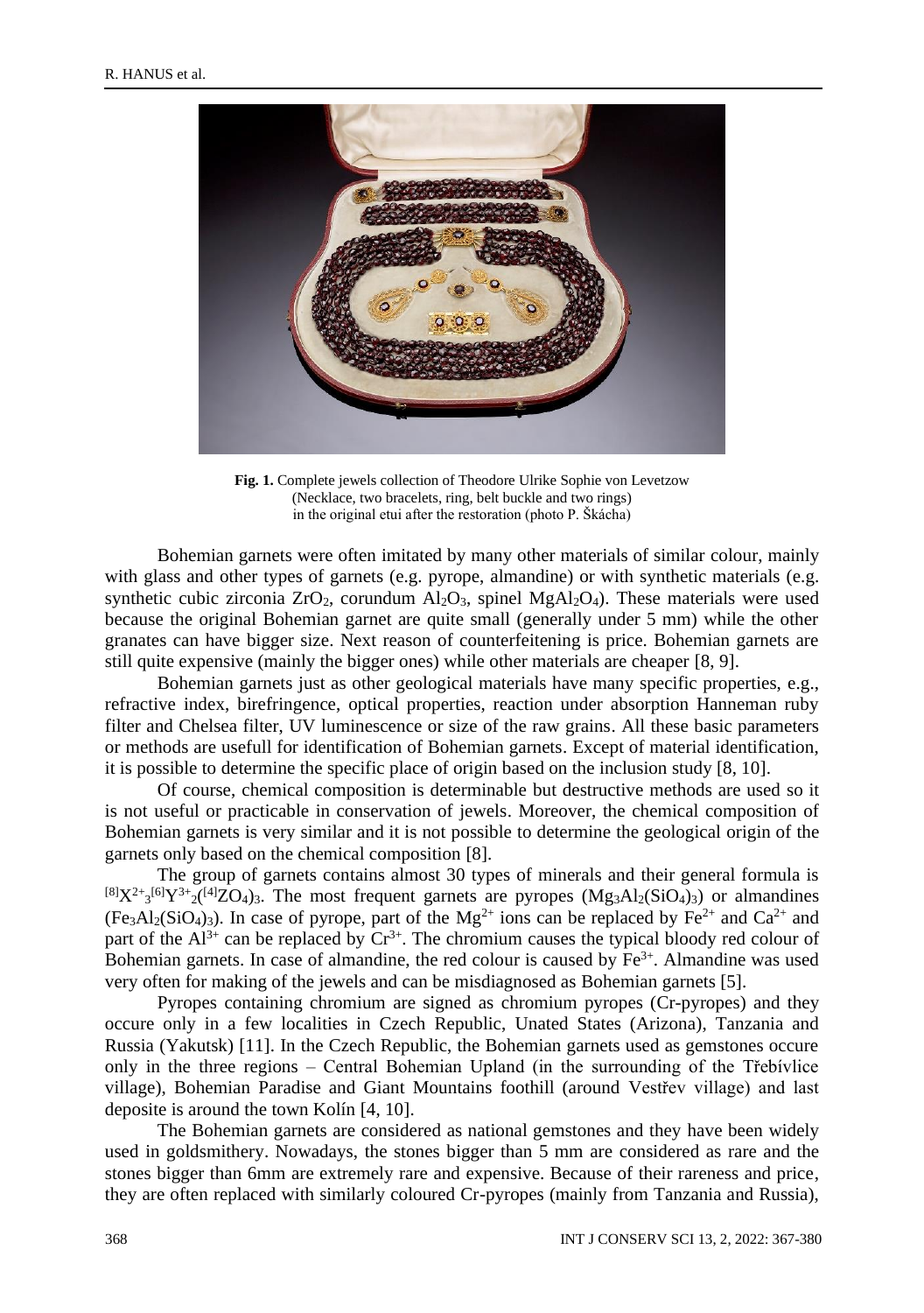with other types of pyropes (e.g. from Mongolia, Thailand or Nigeria) or with cheaper almandines. Arizonian Cr-pyropes (so called anthill garnet) have not been industrially mined and used in goldsmithery. Cr-pyropes from Yakutsk and mainly Tanzanian ones are more often in goldsmithery. Their size is 5–8 mm so they have been used as imitation of Bohemian garnets [11].

During the restoration it is necessary to know which material was used, which material should be use or if the restored object was repaired in past or if it is not counterfeit [11]. That's why, the identification pyropes type using physical-chemical methods should be very helpful for jewels restoration process.

Sorting of the Cr-pyropes according to geographic origin is feasible due to different refractive index, UV fluorescence, chromium content and by UV-VIS-NIR spectra. Determination of specific origin within Czech Republic is possible based on the different shape and composition of inclusions [10, 11].

The UV flueorescence is suitable to recognise of garnets and glass imitation. Garnets are inert under UV light while the glass beads (widely used in historical goldsmithery) evince fluorescence in short-wave light [11].

The refractive index helps us distinguish pyropes from other type of garnates, but it does not help distinguish the proveneance. Generally, pyropes have refractive index  $(n_D)$  1.740– 1.755 and namely the Bohemian garnets have  $n_D$  1.748–1.755 [11].

Qualitative determination of chromium content is possible by Raman spectroscopy. Crpyropes have five charactesistic peaks in the range ~4160–4420cm−1 which came from chromium ions [11].

UV-VIS-NIR spectroscopy is method usefull to distinguish Bohemian garnets (Crpyropes from Czech) and Cr-pyropes from other localities. Bohemian garnets have highly specific spectra where only one absorption maximum at 575nm is observed. Contrary to that, other Cr-pyropes from Arizona, Tanzania and Yakutsk have similar spectra. In those cases, two maxima at 445 and 575nm are observed. The spectrum with only one absorption maximum at 510–540nm belongs to the pyropes without chromium [11].

One of the basic gemological techniques is inclusion study. The Cr-pyropes inclusion greatly differ each other depending on proveniance. Due to the shape and composition of inclusions it is possible to determine specific origin of the gemstone [11].

The combination of all above mentioned methods helped us exactly determine the origine of each studied bead. It is possible to sign the gemstone as Bohemian garnet if: the refractive index is 1.748–1.755, contains chromium, does not have fluorescence under UV light, has only one absorption maximum around 575nm in UV-VIS-NIR spectrum and has the typical shape of inclusions [4, 5, 9, 11].

Mainly the beads bigger than 4 mm should be precisely searched to affirm or disprove their composition and proveneance as it was done in this study [11].

Moreover, seven beads losted from the necklace in the past, had to be made newly. It means that the way of the original garnets cutting and drilling had to be found first. Afterwards, new beads were prepared and the collection could be completely restored.

### **Materials and methods**

### *Methods of the material investigation*

#### *Fluorescence*

Beads were observed under incident and reflected light using Hanneman absorption ruby filter and under UV light (254, 366 and 400nm) to preliminary material determination. In total, 350 pieces of beads were examined.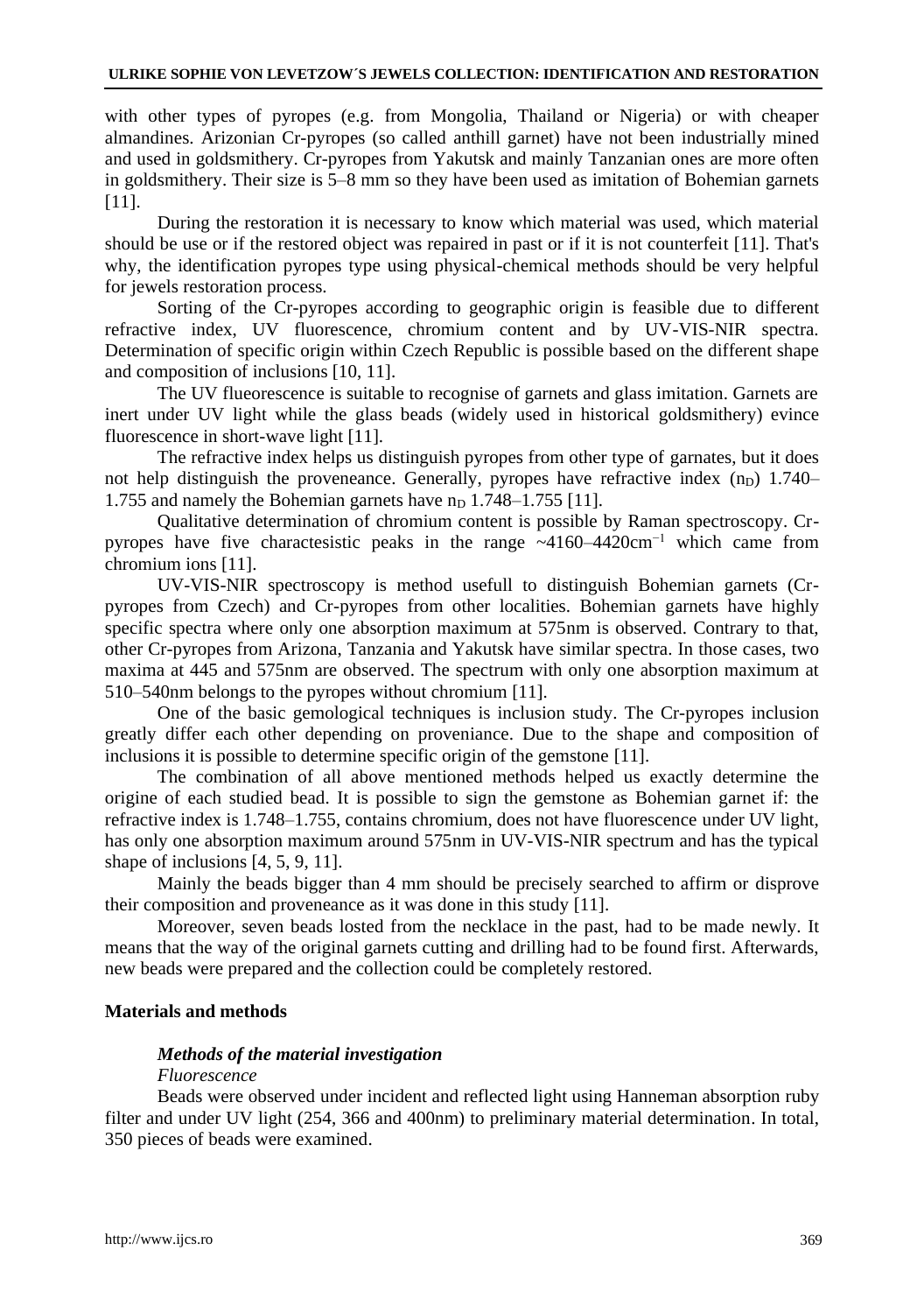### *Comparative material*

Original beads were compared with standards of Bohemian garnets from Podsedice and Třebívlice area (Central Bohemian Upland).

*Study of the inclusions*

For the inclusion study a gemmological microscope OptiGemII and a gemmological stand microscope (own design) with darkfield, transmitted, reflected and UV light (UVLW 365 nm) were used. Inclusions were studied especially in drilled stones.

*Measurement of refractive index*

The refractive index  $n<sub>D</sub>$  was measured using a gemmological refractometer with range 1.30–1.81 n<sub>D</sub>. Methylene iodide saturated by sulphur and stabilized by copper  $(n_D 1.790)$  was used as an immersion liquid. Because of the methylene iodide toxicity, it was necessary to wash each bead with acetone or toluene after measurement.

*Raman and photoluminescence spectroscopy*

The measurement was performed using a GL Gem Raman PL532 spectrometer equipped with a Nd:YAG laser using a second harmonic frequency  $(532nm \sim green$  laser). The spectrometer was coupled with a Toshiba TCD1304AP detector (CCD 3648 pixel,  $8 \times 200 \mu m$ ). The spectral range was 100–5540cm−1 and the resolution were 10cm−1. The diameter of analysed points was 10–15μm with 10-fold magnification.

*UV-VIS-NIR spectroscopy*

UV-VIS-NIR spectroscopy was done by the GL Gem Spectrometer with spectral range 300–1000nm. The spectrometer was coupled with Toshiba TCD1304AP detector (CCD 3648 pixel,  $8 \times 200 \mu m$ ).

*X-ray fluorescence (XRF)*

The X-ray fluorescence device was equipped with a micro focusing X-ray tube X-Beam: Power flux (XOS) and a semiconductor detector SDD (Amptek). The diameter of a measured point was 0.1mm, voltage was set to 50kV and a current of accelerated electrons was equal to 0.2mA. The characteristic radiation from each measured point was recorded for 1 minute. Obtained data were assessed by a WinAxil software. The total number of measured points was 109.

### *Optical microscopy*

An optical microscope LEICA MZ75 and a FTIR spectrometer Nicolet type IMPACT 400 were used for textile strings determination.

### **Experimental production of new beads**

#### *Comparative and testing material*

All technological steps were firstly tried and verified on experimental Cr-pyrope and pyrope-almandine testing samples from Tanzania. These testing samples were chosen because their physical and mechanical properties are almost identical with properties of Bohemian garnets. Moreover, Tanzanian Cr-pyropes are much cheaper than Bohemian garnets and their size is comparable with grains used on the jewels. When the drilling and cutting technologies were mastered, the seven new beads from Bohemian garnets were made for the completion of the necklace.

*Study and documentation of original and newly made beads*

The beads were studied and documented by an OptiGemII gemmological microscope, by a polarizing microscope (Leica) and by a gemmological stand microscope (own design) with darkfield, transmitted, reflected and UV light (UVLW 365nm).

## *Drilling technique*

Several methods of drilling were proposed: (a) drilling by a diamond bit, (b) drilling by a tubular diamond drill, (c) drilling by an ultrasonic drill, (d) ultrasonic drilling with subsequent wiping off the drilled trace by a tubular drill, (e) drilling by a dental diamond bur-drill.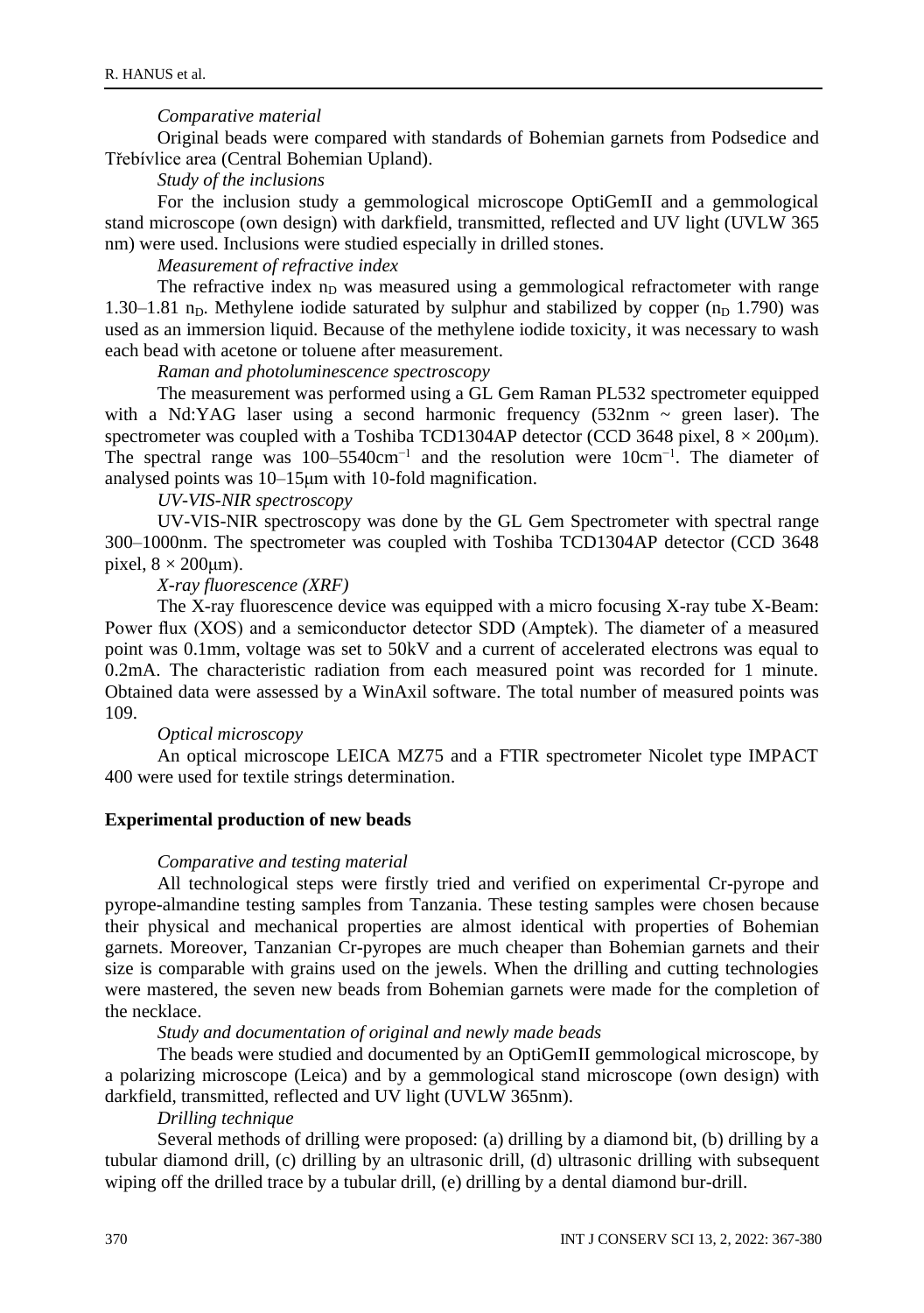#### *Cutting technology*

The beads were cut using an original table cutter (more than 100 years old). The machine equipped with sand grinding stone using and all-wooden quadrant (approximately 150 years old) was used.

*Polishing*

Polishing was performed by a tin (Sn) polishing disc. A water suspension of aluminium oxides  $(Al_2O_3)$  was used as a polish.

### **Results and Discussions**

#### *Art-historical research*

The great collection of jewels (Fig. 1), so-called parure, is placed in an original etui and it consists of 462 pieces of extraordinary big (Table 1) garnets, probably Bohemian garnets. It follows from the historical research that seven beads from necklace were lost in past. Originally, the collection contained 469 pieces of gemstones signed as Bohemian garnets. All parts of the parure are typical case of Empire style jewels [12]. The style of jewels is not uniform which indicates a different period of origin.

The number of gemstones was re-counted. Each piece of jewel was weighed, and all garnets were measured. The results are listed in Table 1.

| Jewel             | Weight $(g)$ | Number of garnets (pieces) | Size of garnets (mm)                                |
|-------------------|--------------|----------------------------|-----------------------------------------------------|
| Necklace          | 141.30       | $331 + 1$                  | Beads: $7 - 8 \times 5 - 6.5$ Cap: $9.8 \times 7.8$ |
| Bracelet 1        | 26.30        | $60 + 1$                   | Cap: $8.5 \times 7$                                 |
| <b>Bracelet 2</b> | 25.70        | $60 + 1$                   | Cap: $7.5 \times 6.8$                               |
| Belt buckle       | 9.50         |                            | $7.8 \times 6.5$ ; $8 \times 6.3$ ; $7 \times 6.5$  |
| Ring              | 2.80         |                            | $7.6 \times 6.9$                                    |
| Earrings          | 11.60        | $\Delta$                   | $7.5 \times 6.4$ : $8 \times 7$                     |

**Table 1.** The characteristics of individual pieces of the collection

It seems to be clear, that beads were cut in two ways at least (Fig. 2). It is possible to find tiny differences on the facet's distribution (Fig. 2). Similarly, the way of beads drilling is different. Most of them are drilled through only from one direction as was typicall at the turn of the  $18<sup>th</sup>$  and  $19<sup>th</sup>$  century [13]. Several beads were drilled in a different way. It is obvious that these beads were drilled from both of the opposite sides and drill holes meet each other in the middle of the bead. Nowadays this way of drilling is common. Because of two ways of cutting and drilling, it is possible to say that the garnets come from several older jewels. The garnets were probably not found at the same time. Due to the size of the garnets, it is presumable that garnets were being collected for very long time. The beads size is from 5mm to almost 1cm (Table 1). Average size bigger than 5mm is considered as rare as we mentioned above.

*The multi-row necklace* is formed of five rows (Fig. 1) of drilled, irregularly cut, eggshaped or spherical Bohemian garnets. The necklace rows consist of 332 pieces of garnets (originally it consisted of 339 beads) ended by golden tubes fastened to the decorative clip. The clip has a rectangle shape with a bevelled frame. The red elliptical facet garnet is set up in the centre of the cap. The radial rim of the garnet and the frame of the cap features are typical for the Empire style jewels [12]. The re-hallmark  $,B^{\prime\prime}$  (Fig. 3) is visible on the fastening. This type of re-hallmark was used for golden objects in Prague only in 1806-1807 [6, 7].

*Two paired bracelets* are visually the same (Fig. 1). Both of them consist of three rows of garnets ended with golden tubes in the same way as the necklace. Each row contains 20 beads, it means there are 60 beads for each bracelet (Table 1). The beads are of the same shape, size, cut and quality as the stones of the necklace. The re-hallmark  $\mathbb{R}^n$  (Fig. 3) is visible on the both fastening as well. Because of these similarities, it can be supposed that the bracelets and the necklace were made at the same time.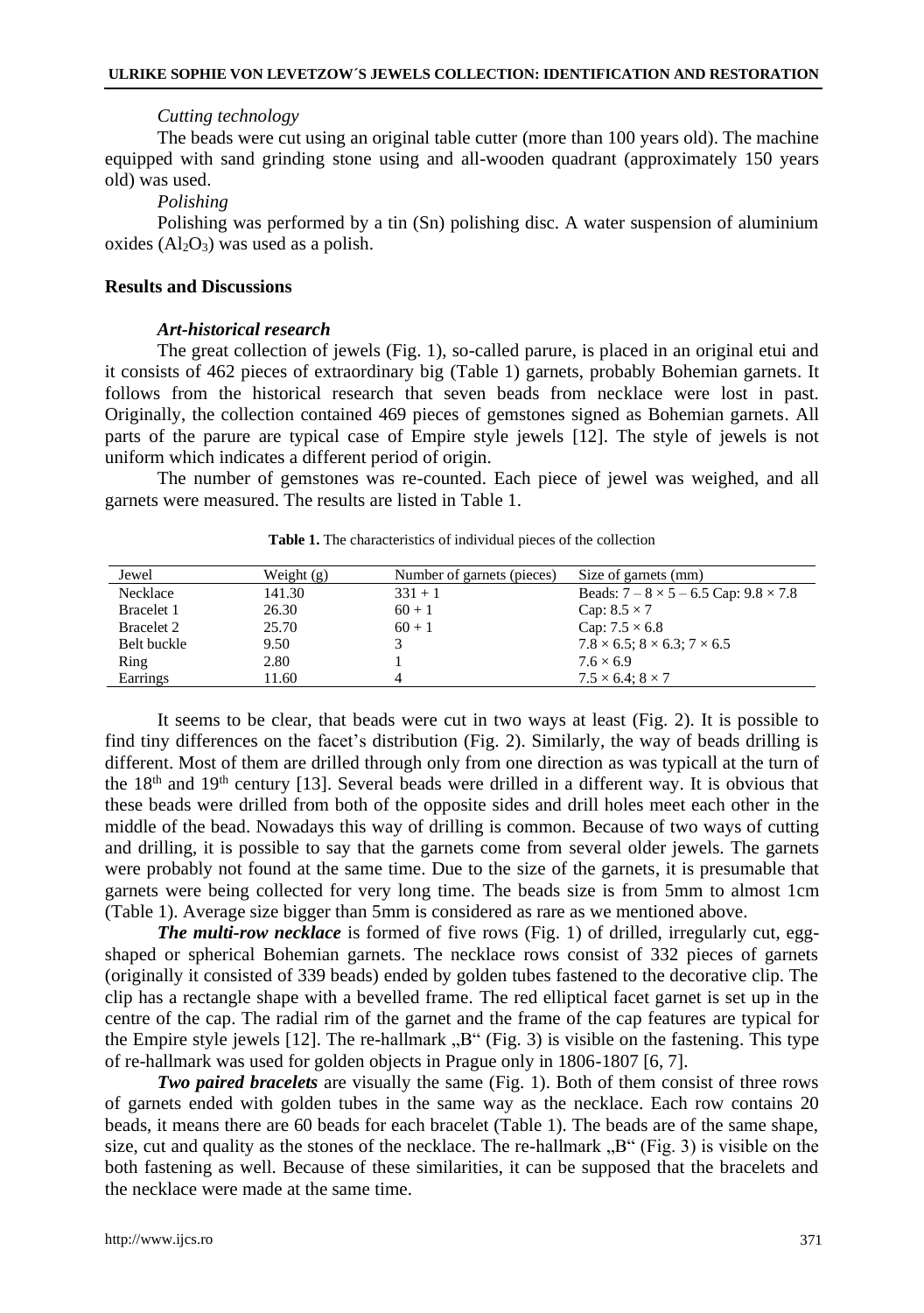

**Fig. 2.** Different way of cutting: a) bracelet; b) earing – precisely cutted and polished pyropes (photo P. Škácha)



**Fig. 3.** Re-hallmark "B" on the fastening of the bracelet 1 (photo R. Hanus)

The *buckle* (Fig. 1) is composed of three rosettes. All rosettes have the same framing as the necklace and bracelets fastenings. Garnets are inserted into the centre of each rosette and the technique of cutting and setting up is identical as in the case of the necklace and bracelets. The buckle does not have a hallmark.

The cannetille technique [12] was used for the *ring* (Fig. 4) production. The collet with garnet is on the top of the ring. The facets are elliptical. This garnet is extraordinarily scratched (Fig. 4) and it is the most damaged piece of the whole collection. In contrast to the garnet, the metal part of the ring does not have almost any defects. The hallmark absence points out two teories. According to the first one is possible that the ring is newer than necklace and bracelets. The second theory follows from the damage of the garnet. It is presumablethat the ring was seriously damaged, so the gold part of the ring was made newly.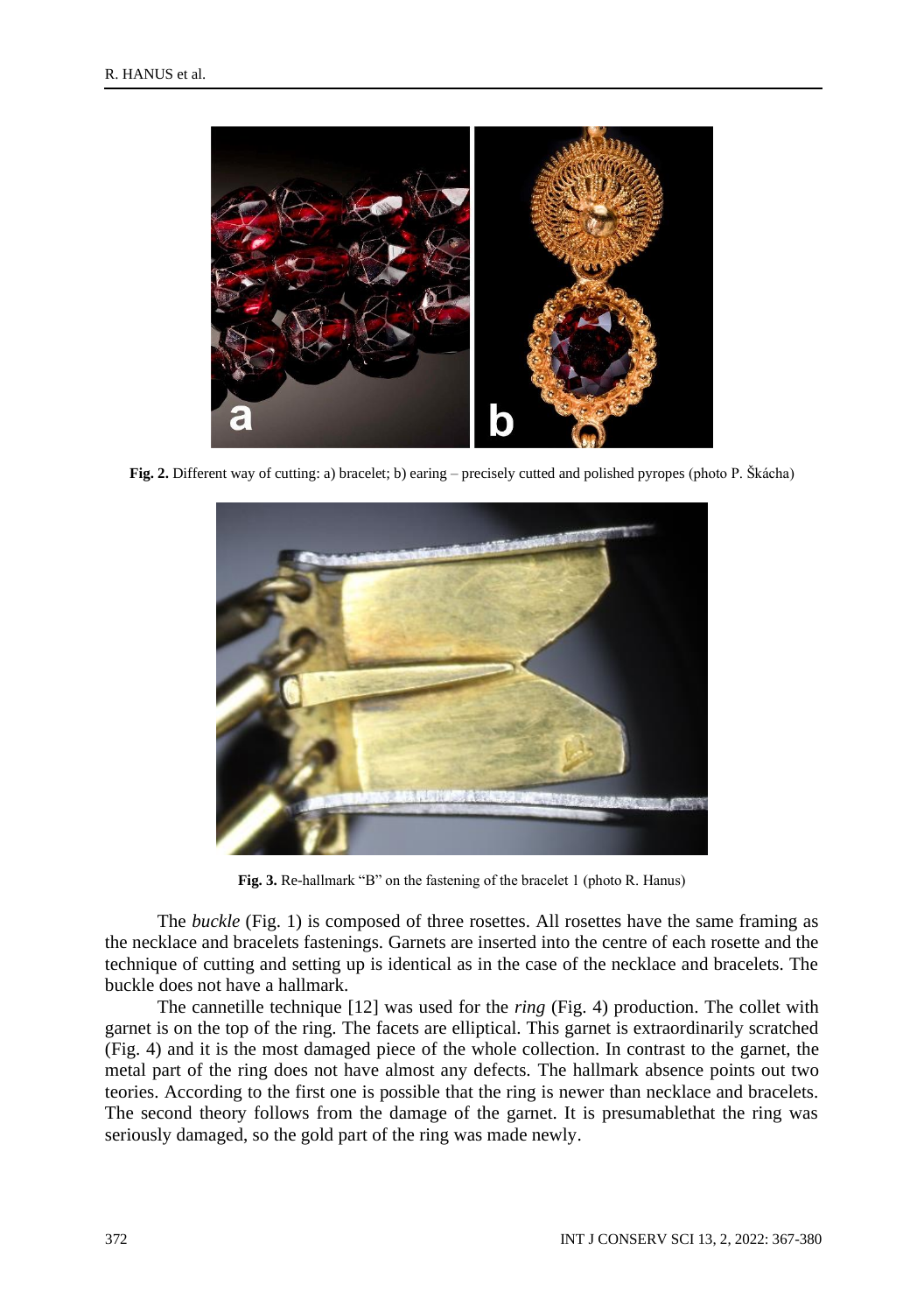

**Fig. 4.** The extraordinarily scratched garnet (photo P. Škácha)

**The earrings** (Fig 1) differ from the rest of the collection. They are made in a pendeloque style [12] and they are composed of more parts. The quality of garnet cutting is perfect being much higher than the cutting quality of the rest of garnets (Fig. 2). There is no evidence of a damage on the facets. The earings, as well as ring and bucle, do not have a hallmark. It is beyond doubt that the earrings were created later than the rest of the collection. They are technically faultless and they appear to be a work of Italian jewellers who imitated ancient jewels [14, 15].

### *Gemmological research*

As first, beads fluorescence was observed. The colour and fluorescence characteristics of all drilled grains are identical, so we presumed that the collection was made from the single material instead of a mixture of different materials, e.g. glass or other garnets [16, 17].

**The refractive index** n<sub>D</sub> measurement is one of the most essential methods in the research of the gemstones. It is possible to determine if the material is pyrope or another material. The method is not helpful for determination of the Cr-pyropes proveneance because values of  $n_D$  are very similar. The refractive index value of Cr-pyropes is 1.74–1.755 when  $n_D$ of Bohemian garnets is 1.748–1.755 [10, 11, 18, 19].

It was not possible to measure all gemstones because of a poor cutting or an improper geometry of the measured grain. In total, 93 pieces of cut and drilled garnets were measured. All studied pyropes had refractive index value in the range of 1.748–1.750 which is in compliance with values for Cr-pyropes. On the grounds of the results, it is possible to say that the whole collection was made from Cr-pyropes.

*Raman spectroscopy* is a suitable method for material analysis of garnets. It is possible to detect the presence of chromium which is a characteristic element contained in Bohemian garnets [20].

The wavenumber at 100–1500cm<sup>-1</sup> is important for material distinguishing (glass, pyrope) while the region at 4000–4500cm<sup>-1</sup> is crucial to detection of the  $Cr^{3+}$  The typical wavenumber of chromium is at  $\sim 4160$  and  $4420 \text{cm}^{-1}$ . Raman spectroscopy immediately uncover the basic composition of the garnets including the  $Cr<sup>3+</sup>$  presence. For instance, similarly as Bohemian garntes ruby coloured pyropes from Mongolia, pyrope-almandines from Tanzania, Mosambique or Madagascar, do not contain  $Cr^{3+}$  so they have different Raman spectra [20].

The figure 5 shows that Raman spectra of measured beads are completely coincident with the spectra of Bohemian garnets standard from Třebívlice area. From the spectra, it is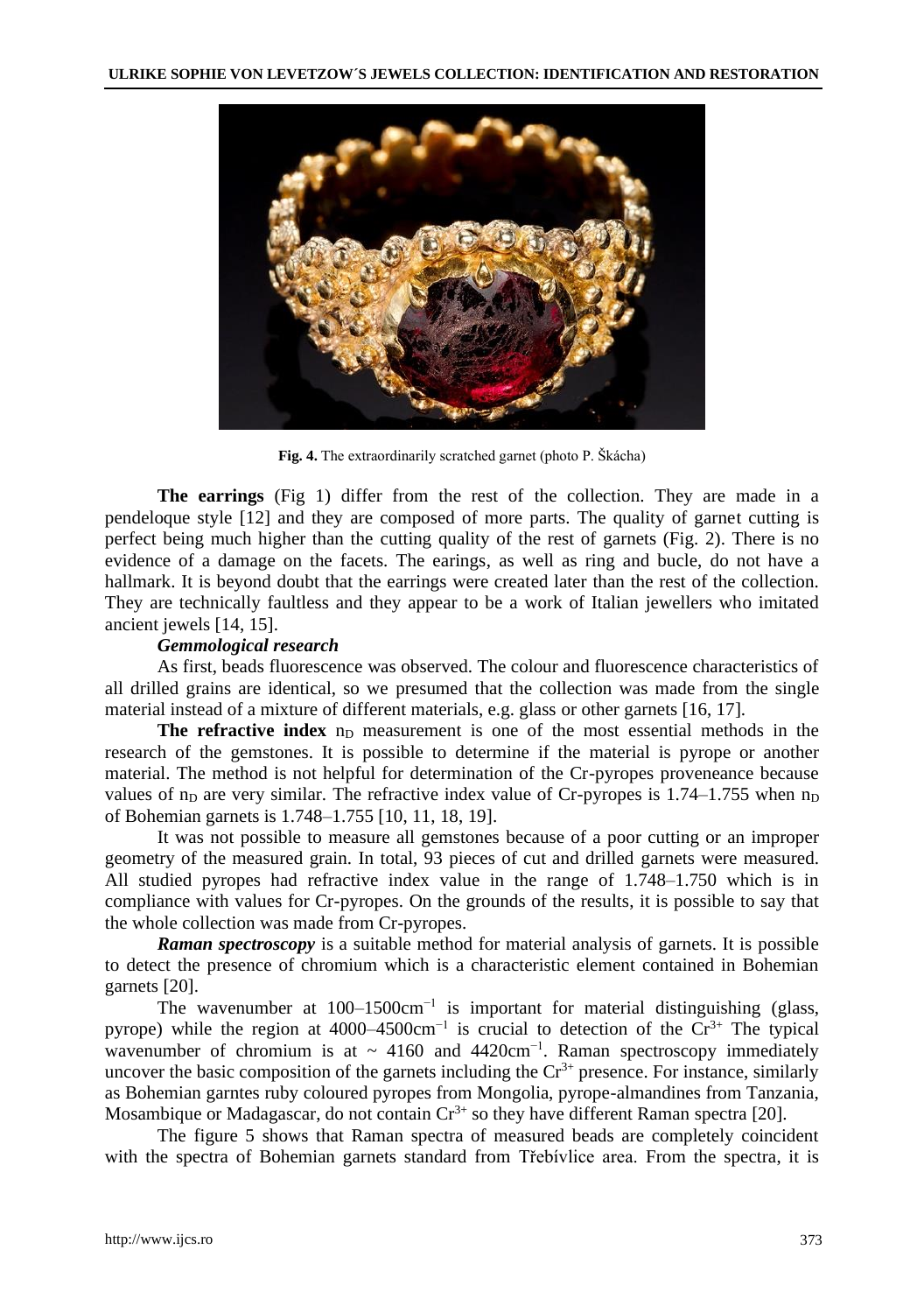evident that gemstones contain  $Cr^{3+}$ . We confirm above statement reached from measurement of refractive index that measured gemstones are Cr-pyropes.



**Fig. 5.** Raman spectra of Bohemian garnets standard from Třebívlice area and one representative bead from necklace of collection of Ulrike jewels

Above mentioned methods are useful for certifying or distinguishing of Cr-pyropes from different materials. Unfortunately, the methods are not helpful to determine specific place of origin. For determination of proveneance the UV-VIS-NIR spectroscopy can by utilize. This type of spectroscopy is an essential method for the detection of the chromophore element in the crystalline structure. According to shape of the spectrum and the position of absorption maxima is possible to ascertain the garnets origin. Pyropes without  $Cr<sup>3+</sup>$  content evince only one maximum in range 510–540nm. Cr-pyropes from Arizona, Tanzania and Yakutsk evince very similar shape of absorption curve with two maxima at 445 and 575nm. Bohemian garnets (Crpyropes) absorbance maxima occur at 575nm. Moreover, this type of Cr-pyropes have small minima at 678–688 nmm [10, 11, 20].

As it was mentioned above, all stones have a visually identical colour as Bohemian garnets and as we confirmed above, all measured gemstones are Cr-pyropes. All the measured stones have almost identical spectra with only one maximum at 575nm. Obtained values are comparable with the standard (Fig. 6) of Bohemian garnet from Třebívlice area (Central Bohemian Uplands region). Also, small minimum at range 676–688 was found in case of all samples. Method can be employed for distinguishing of the Czech Cr-pyropes (Bohemian garnets) from other ones. UV-VIS-NIR spectroscopy is not suitable to distinguish localities within the Czech Republic.



**Fig. 6.** UV-VIS-NIR spectra of Bohemian garnet standard from Třebívlice (right) and beads from bracelet 1 (left)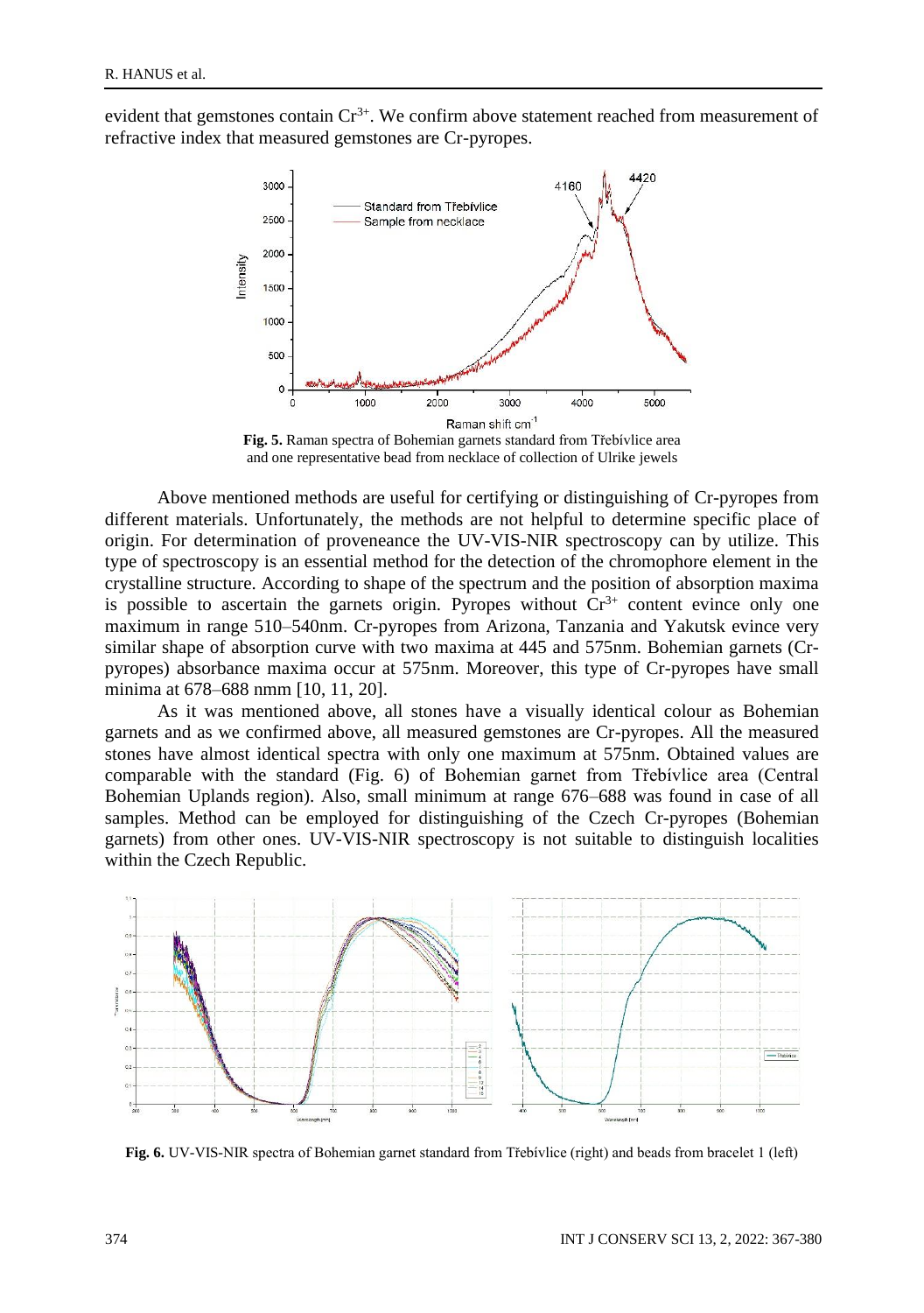#### **ULRIKE SOPHIE VON LEVETZOW´S JEWELS COLLECTION: IDENTIFICATION AND RESTORATION**

Each type of a pyrope has characteristic *inclusions* (shape and composition) depending on the place of the origin. Except of the origin, inclusion study can reveal if the garnet is natural or synthetic [9, 20].

As was mentioned in Introduction, in the Czech Republic the Bohemian garnets are found at three locations (Fig. 7e). Garnets from each locality has different shape and composition of inclusions. Because of that we are able to determine the specific origin almost each Bohemian garnet. Inclusions of Bohemian garnets from the region of Central Bohemian Uplands (Třebívlice) are described as a "squashed fly" (Fig. 7c). They are made by tension cracks of zircon while rutile needles are not present. Bohemian garnets from Kolín area contain higher number of inclusions. They are made by ilmentite, olivine, spinel, apatite and mainly by rutile. The inclusions create tiny needles ordered often into the characteristic lattice (Fig. 7a). Tha last region of the Bohemian garnets mining in CZ is area of the Bohemian Paradise and the Giant Mountains foothill. Inclusions of this type of garnets are created with small empty cavities (Fig. 7b) [8, 10, 20].

As one can see from the figure 7, the shape of inclusions in searched garnets (Fig. 7d) is typical for Bohemian garnets from the Central Bohemian Uplands (Fig. 7c). It looks like "squashed fly" [10].

We confirmed that inclusion study is one of the most essential and important gemmological methods utilize for the Bohemian garnet's origin determination.



**Fig. 7.** Inclusions of Bohemian garnets: a) standard from Kolín region in the Central Bohemian region; b) standard from foothills of Krkonoše; c) standard from Třebívlice (Central Bohemian Uplands); d) inclusion inside one of the beads from the collection; e) map of the Czech Republic with the localities of pyrope deposits were letters are equivalent of localities (photo R. Hanus)

Except of the gemstone deep study, we focused on the characterisation of metal parts of jewels as well. *The XRF* technique was chosen because of its non-destructivness, very low limit detection and accurency which allows us very precise determination.

Based on the previous literary research [4, 12, 14, 21, 22], we presumed that all metal parts of the jewels should be made of gold. Täubl [1] describes in his study that the 18 carats gold  $(750/1000)$  was used. His conclusion is based on so-called  $n$ , scratch "test. However, different conclusion can be deduced from the re-hallmark  $B<sup>th</sup>$  (Fig. 3). This hallmark had been used for golden objects in Prague (CZ) in 1806–1807. A patent of the emperor Joseph II. defined the legal purity of gold subsequently: 767/1000 (18 carats + 5 grains), 545/1000 (13 ct  $+ 1$  gr) and 326/1000 (7 ct + 10 gr) [6, 7].

XRF analysis revealed the content of gold, silver, copper etc. It is necessary to consider, that the results are only semi-quantitative because the analysed area was very small and in many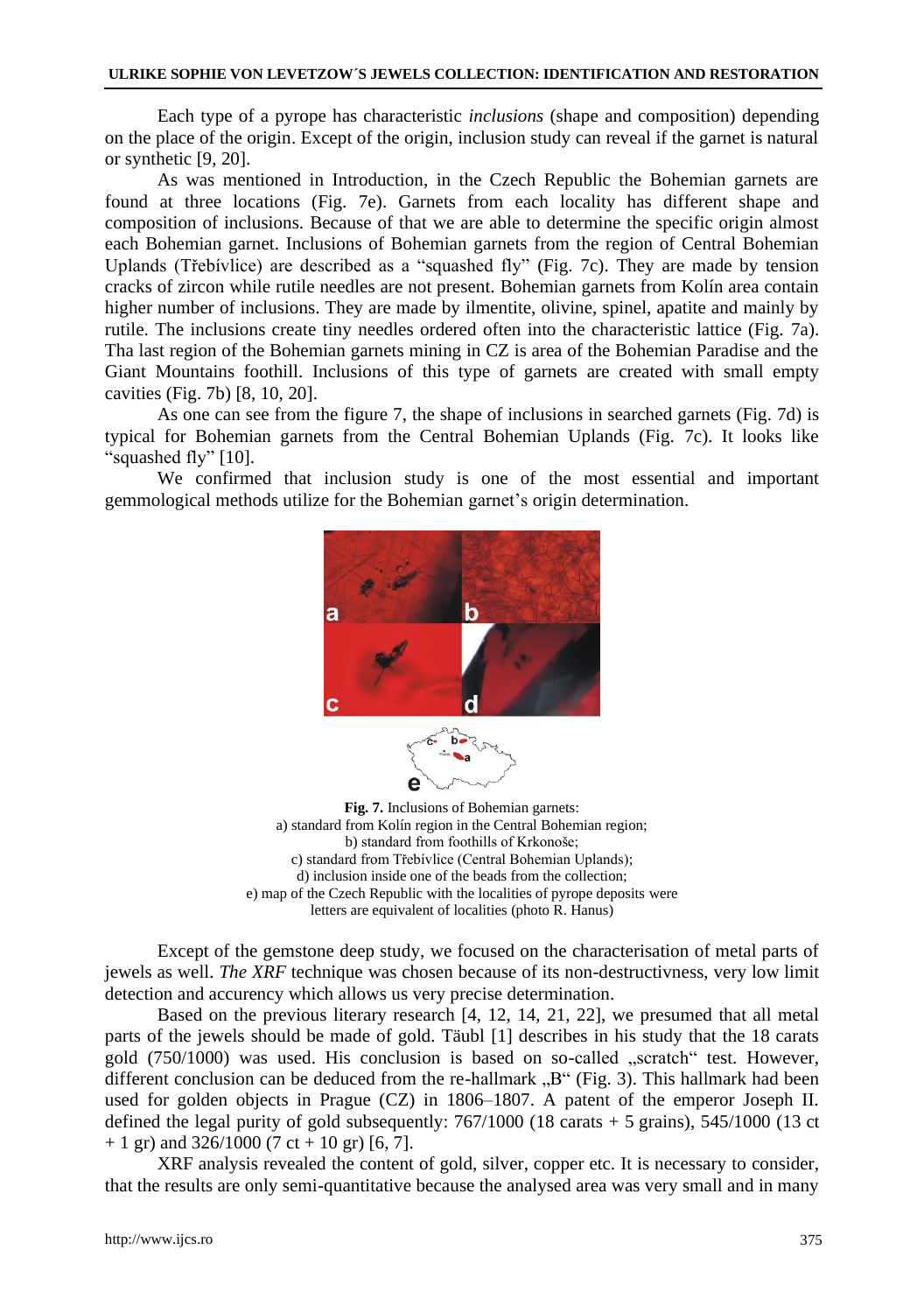cases the surface was uneven. The determined element content can be thus influenced negatively by these hardly definable conditions. Table 2 shows an average content of metals for each of the jewels.

XRF analysis confirmed the previous presumption, that the metal parts are made of gold, respectively from alloy composed of gold, silver, and copper. Only in the case of the one necklace spring bar (point 103) was found out an iron-nickel (Fe-Ni) alloy. It is probable that the necklace was damaged, and the spring bar was destroyed or lost. Afterwards, the golden spring bar was replacement with new one wich was made from cheaper Fe-Ni alloy.

Obtained results show (Table 2) that the collection was made of a gold alloy of a high purity. The lowest purity (19 ct) was found in Bracelet 1 while the highest purity (22.3–22.5 ct) was determined in the case of Earrings. It means that earings were made almost from pure gold (which purity is 24 ct).

|                   | Purity*  | <b>Purity (carats)</b> | Average content of metal in $w\%$ |       |       |
|-------------------|----------|------------------------|-----------------------------------|-------|-------|
|                   |          |                        | Au                                | Ag    | Сu    |
| Necklace          | 869/1000 | 20.84                  | 86.91                             | 11.05 | 8.30  |
| Bracelet 1        | 796/1000 | 19.09                  | 79.59                             | 13.67 | 17.43 |
| <b>Bracelet 2</b> | 862/1000 | 20.67                  | 86.23                             | 10.48 | 6.84  |
| Belt buckle       | 913/1000 | 21.89                  | 91.33                             | 2.42  | 4.9   |
| Ring              | 908/1000 | 21.77                  | 90.84                             | 7.52  | 3.63  |
| Earring 1         | 930/1000 | 22.30                  | 93.03                             | 1.96  | 3.2   |
| Earring 2         | 938/1000 | 22.49                  | 93.81                             | 1.54  | 3.64  |

**Table 2.** Average content of each metal, purity of alloy and purity of alloy in carats

\*Note: The first number corresponds to the number of gold parts. Number of rest parts to the 1000 is composed from silver and/or copper. For instance, in case of necklace, the alloy is composed from 869 parts of gold and 131 parts of silver and copper.

#### *Making of new beads*

As was mentioned above, seven beads from necklace were lost in past. We decided (after the discussion with owner) that we make new beads for completation of the necklace. This step was great challenge because nowadays, technologies of drilling and cutting are different. Moreover, it took a few years to reach seven new Bohemian garnets of adequate size. Both processes were risky and we had to eschew injury of new garnets. Firstly, we had to mastered both technologies (drilling and cutting). For these purposes, testing materials from pyropealmandine and Cr-pyrope were used. The seven new Bohemian garnets were drilled and cut only when both steps were mastered.

All beads from the necklace were investigated using microscope to obtain detailed information about technology used for their production in the past.

We found out we are not able to ensure the identical technology of *drilling*. It is cause by lack of practice with original tools and a huge risk of destruction of new Bohemian garnets. Moreover, the drilling tools do not exist nowadays. Therefore, we looked for the most similar technology. As a consequence of mentioned facts, we decided to search for alternative manufacturing technique instead of employment of an original one which was used in the past. We have chosen and tried five different modern equipment and techniques of drilling.

At first, the drilling was tried out on testing samples. Based on the obtained results we determined that holes the most comparable with the original ones were achieved by employment of the ultrasonic drilling followed by a subsequent treatment of the drilled trace by the tubular drill. Although modern drilling techniques and instruments were used, we followed a historical procedure applied on original pieces and thus holes were drilled two-stepwise – from one side of a grain into its centre and subsequently from an opposite side in the same manner to obtain a straight hole passing through an entire bead. Finally, ultrasonic drilling combined with tubular drill provided the holes almost indistinguishable with original ones.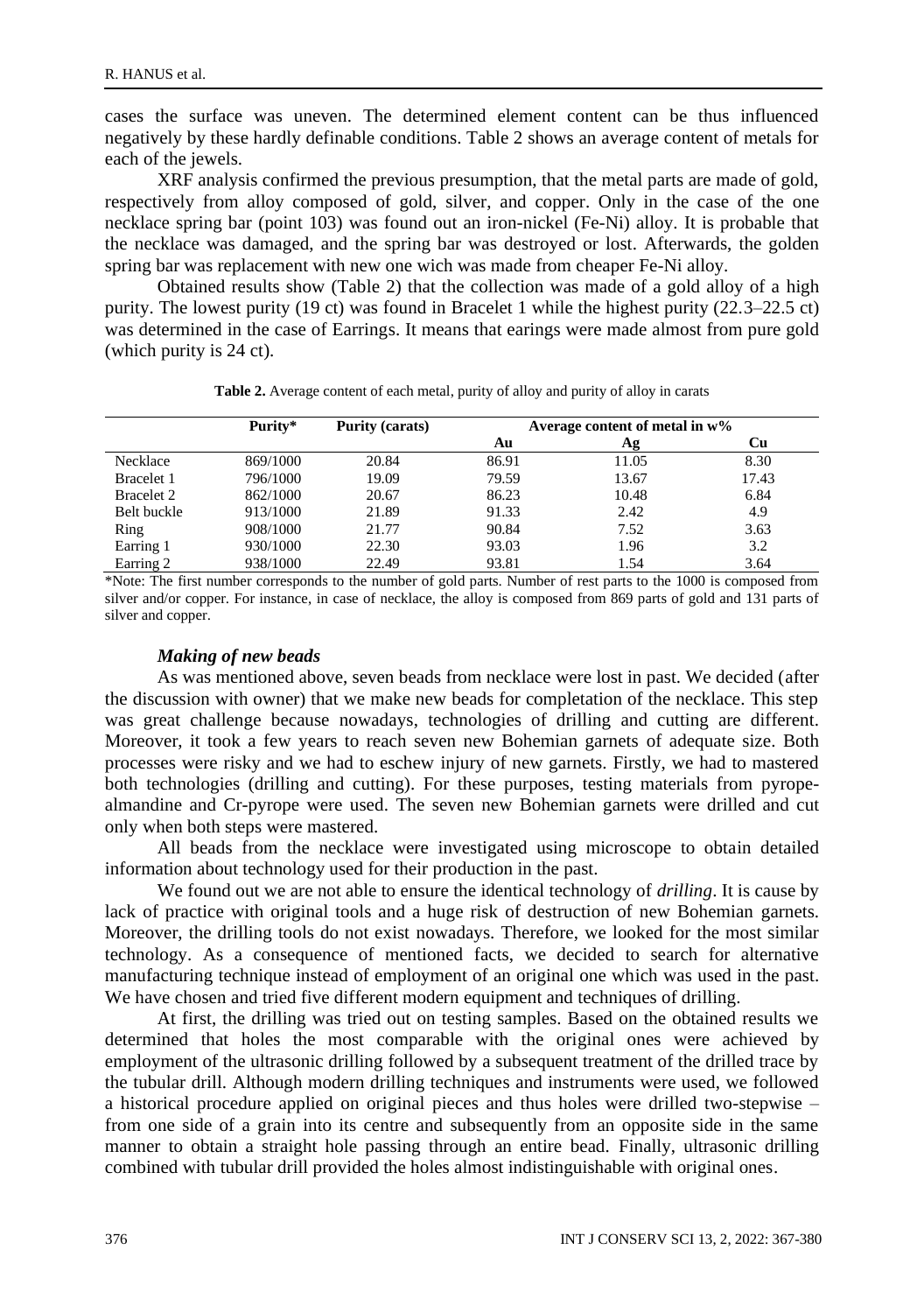When we mastered the drilling technology we focus on the cutting. The original Bohemian garnets were **cut** as a so-called "double-faced rose" cut where the facets are arranged in a row and are finished by six triangular facets. The purpose of this type of facets distribution was to obtain as large bead cut as possible (Fig. 2a). The gem cutters strived to obtain a maximum yield of the material. It means minimalize the material loose as well as size of final beads. Facets on the original beads have very uneven shapes (Fig. 2a and Fig 8). These facets irregularities fully respect the size, shape and rareness of the material. Reduce minimally the size of the original grain due to cutting was the main purpose of this cutting technology.

Individual edges between the facets are not precisely ground off and they are let in a natural state (Fig. 8) or they are only slightly wiped off (not polished). If the edges had been fully cut, a lot of material would have been lost which was undesirable at the time of their creation. Nowadays, this way of cutting is completely unacceptable in Europe, but it can be found rather often in India, Nepal or Sri Lanka [18]. On the other hand, it is greatly important from the historical point of view, because it reflects the period of creation of the jewels. The different appearance of beads indicates that they were cut at different periods. It cannot be excluded that some drilled beads were used earlier as a part of other older jewels.

Firstly, the cutting was tried out on testing samples. When the the technology was mastered, we cut the real Bohemian garnets (drilled previously).

Finally, the size of the original and newly made beads was measured. The length of original beads range between 5.78–8.20mm while new ones are 6.62–8.17mm length. The width of original beads range between 5.40–6.84mm while new ones have 5.94–6.62mm in width. The last one, the depth, range from 3.77 to 6.42mm for original beads and from 4.11 to 4.78mm for new ones.

All seven new beads look very similar as the original ones (Fig. 8). It is not possible to distinguish them by the eye as well as under microscope. We solved this problem with inscription which is visible only under the microscope.



**Fig. 8.** Newly cut pyrope-almandine beads compared with original beads (bracelet 1). (photo P. Hladký)

All newly made beads are marked to be unequivocally distinguishable from the old ones. The beads have an inscription  $\mu$ NOVÝ KUS 2018" (in English "New piece 2018") on the one facet (Fig. 9).



**Fig. 9.** Inscription on facet one of the new beads. (photo R. Hanus)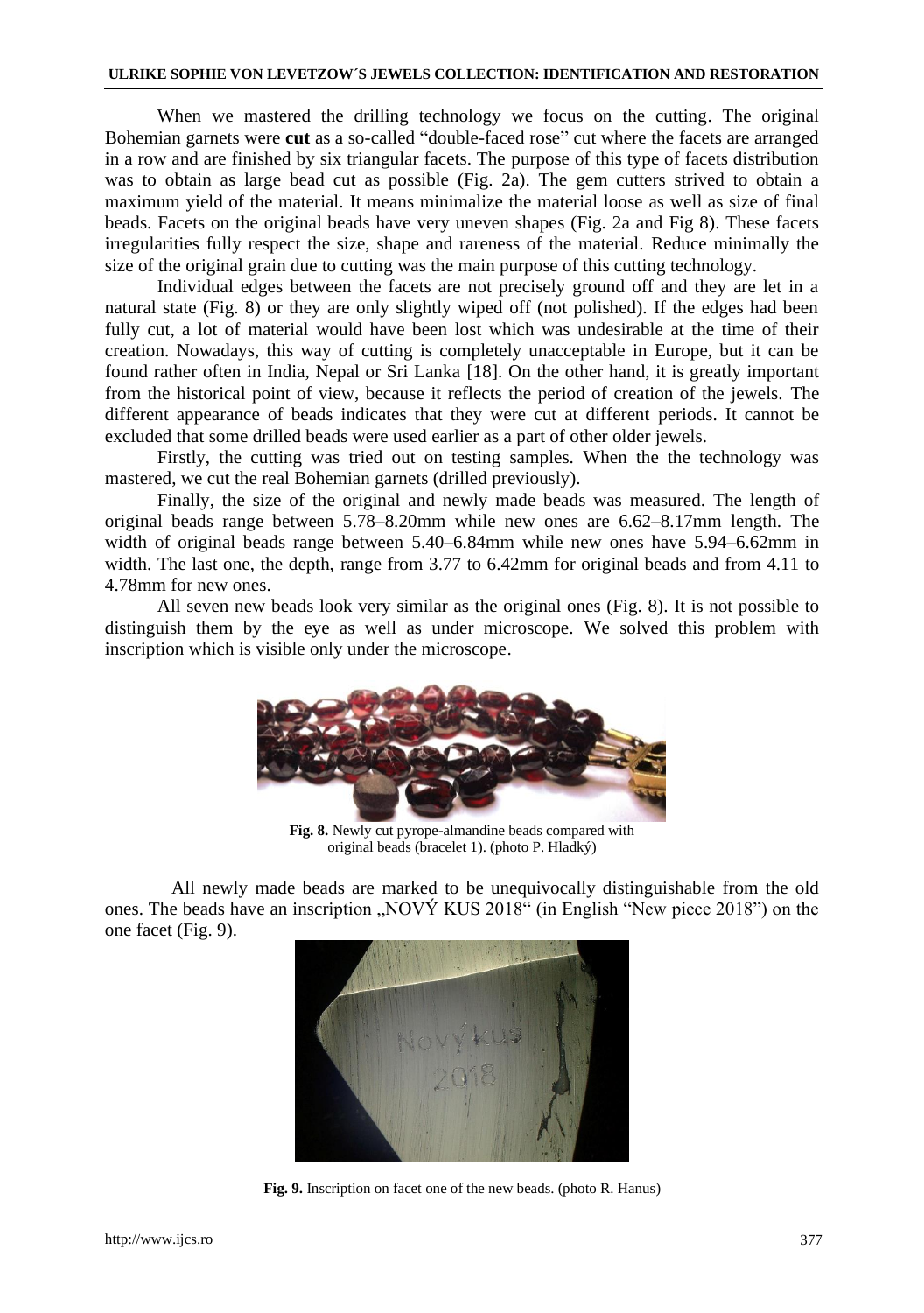### *Conservation works*

As was mentioned above, the bracelets and necklace are formed in rows on the strings. The rows are finished with metal sping bars. Some of these spring bars were slightly opened or completely changed (case iron-nickel alloy sping bar). Moreover, as follow from museum archives, seven beads from necklace were lost in past. Because of these discrepancies we are almost sure that some interventions on the jewels were done in past. At least the strings were changed few times.

We decided that, except the material research, the whole collection will be restored. It means that new beads were produce (see above) and the decay sping bars were replaced alike strings. Of course, the etui was restored too.

As XRF analysis results show, the jewels were made of high purity gold which was higher than 19 ct (Table 2). Only one *spring bar* from the necklace was made of iron-nickel alloy (Fe-Ni). Probably, the original golden bar was destroyed or lost, and a new piece was made of this alloy. It was decided that this spring bar will be replaced by a new one. Except of this spring bar, we found next four damaged spring bars which were replaced as well. New spring bars were made of a high purity gold (18ct, T. O'Donoghue).

Because of the high exclusivity of the collection we supposed that *silk strings* were most likely used [12]. Based on the research reports from archive documents, it is presumable that the strings are not authentic with regards to the jewels. According to museum archive reports, the strings were changed several times. The last recorded change was done in 1966. These changes could explain the spring bars decay. Firstly, strings were searched by infrared spectroscopy. Material was determined as cotton-viscose mixture. It is evident that strings are not original because viscose was firstly used as textile material in 1884. After the discussion we decide replace the cottone-viscose strings with new ones made from silk.

At the end, also *the etui* was restored. It follows from museum records the etui was made to order in the first part of 19<sup>th</sup> century. The beautiful box has an auriform shape and the upper part is of a convex shape. The bottom part is flat. The whole etui is covered by leather and furnished with fitting. The interior of the etui is covered with a light, blue-coloured velvet and shiny fabric.

*The fabric* cover was dirty, with rust stains (up to 4mm in diameter) and there were some fibres missing. Dust and dirt were carefully removed by a vacuum cleaner and rust stains were removed as well. Cracks were reinforced by a Japanese paper. A 4% solution of Tylosa MH 6000 in distilled water was used as a glue.

*A metal fitting* was made of brass. It was completely without any serious damage. Only verdigris was found in bends. Fittings were carefully cleaned; verdigris was removed mechanically. Screws were tightened as a protection against losing them. All metal parts of the etui were finally treated with a beeswax.

The whole etui is covered with a very thin, purple-dyed glove-making *leather*. Borders of the etui are decorated with gilt, blind stamping lines. Moreover, the cap is decorated with a thin gilt ornamental line. The leather was fouled by dust. Borders and the bottom part were scratched. Small pieces of leather were missing in some places or they were slightly torn.

The level of the leather degradation was examined by the determination of a shrinkage temperature and the measurement of pH values. Based on the shrinkage temperature and the pH value, the appropriate way of leather treatment can be chosen. A few fibres (from unstuck leather) were removed for the shrinkage temperature testing. The shrinkage temperature was 74°C which corresponds to a vegetable tanned leather in a very good condition (without degradation). This is in accordance with the pH measurement which showed value of 4.3 corresponding to values for non-degraded leather [23]. Based on the results, the leather could be cleaned by foam made of a 1% water solution of an anion active surfactant Alvol. The unstuck pieces of the leather were mounted after cleaning using a 4% solution of Tylosa MH 6000. Finally, a greasy mixture was applied, and the leather was polished by a cloth.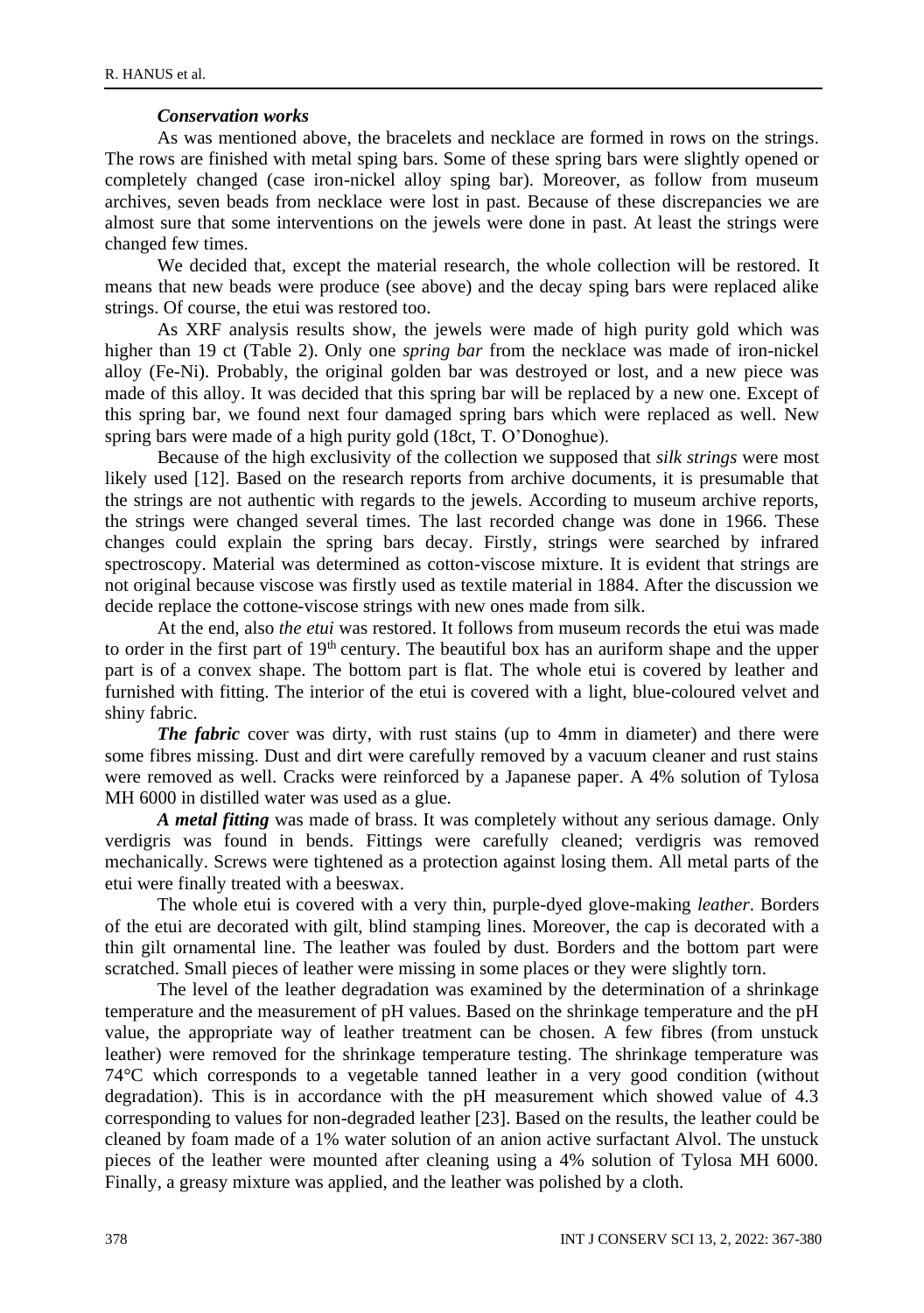### **Conclusions**

Based on the detailed survey of the whole collection it is likelihood that necklace and bracelets originate from at least two different jewels collection, which were disassembled and new jewels, nowadays known as "the Jewel collection of Ulrike von Levetzow", were made of these beads. The garnets from caps of the necklace and bracelets as well as earings probably come from another period in comparison with the rest of the collection pieces. Drilled holes were not polished. All drilled pyropes are rarely big and they are cut very poorly. The style of cutting reflects the period in which the jewels were made. Contrary to the cutting, the earrings are an example of a very precise goldsmith´s work from very-fine gold wires, plaited into mesh. The quality of work does not have any analogue in the Czech region.

All measured drilled pyropes have a refraction index, inclusions, Raman and photo luminescence spectra and UV-VIS-NIR spectra coincident with the standard of Bohemian garnets from Třebívlice area (Central Bohemian Uplands). Thanks to XRF analysis, it is known that the whole collection was made of high purity gold alloy. The lowest determined purity was 19 carats (Bracelet 1) and the highest one was 22.5 carats (Earring 2).

The whole collection was very circumspectly restored including cleaning of the etui, search for the best material for strings to replace older ones or manufacturing of missing garnet beads which were lost in the past.

Using the above-mentioned methods, we confirmed that the entire collection was made of Bohemian garnets from Třebívlice area. Due to the size of the individual stones, this is a very rare set of incalculable financial and historical value.

### **Acknowledgments**

The authors are grateful to Michal Soukup M.Sc. (director of Regional Museum and Gallery in Most), Prof. Alena Křížová, (Masaryk University), Assoc. prof. Tomáš Trojek, (Czech Technical University in Prague), Oldřich Bubeníček (governor of Ústí nad Labem region). The XRF measurement was performed at the Department of Dosimetry and Application of Ionizing Radiation at the Czech Technical University in Prague.

### **Funding**

This research was financed by the Ústí nad Labem council and Cultural and Monument Care Department of Ústí nad Labem region.

### **References**

- [1] K. Täubl, *The Famous Time Of Bohemian Garnets* (*In Czech*), **Goldsmith´S**, 1969.
- [2] A. Kvapilová, **Ulrika Von Levetzow (1804-1899)** (*In Czech*), 1998, p. 77.
- [3] A. Kvapilová, **Ulrika Von Levetzow - Amendments** (*In Czech*), 2009, P. 48.
- [4] R. Hanus, **Czech Garnet - Hisory, Geology, Mineralogy, Gemmology and Jewellery** (*In Czech*), Granit, 2013, p. 164.
- [5] J. Soumar, *Group of Garnets* (In Czech), **Bohemian Garnet - History, Identification and Processing in the Context of Museum Collections**, (Editors: R. Hanus, A. Selucká And P. Stöhrová), Technical Museum In Brno, 2019, pp. 15-19.
- [6] J. Hráský, **Identification Marks of Goldsmith´S Masters in Czech in 1806-1860** (*In Czech*), Umělecko-Průmyslové Museum, 1981, p. 174.
- [7] C. Authors, **List Of Hallmarks** (*In Czech*), Puncovní Úřad, 2017, p. 52.
- [8] R. Hanus, *Restoration Of Jewels Containing Bohemian Garnets* (*In Czech*), **Forum for Conservators-Restorers**, 2013, pp. 33-36.